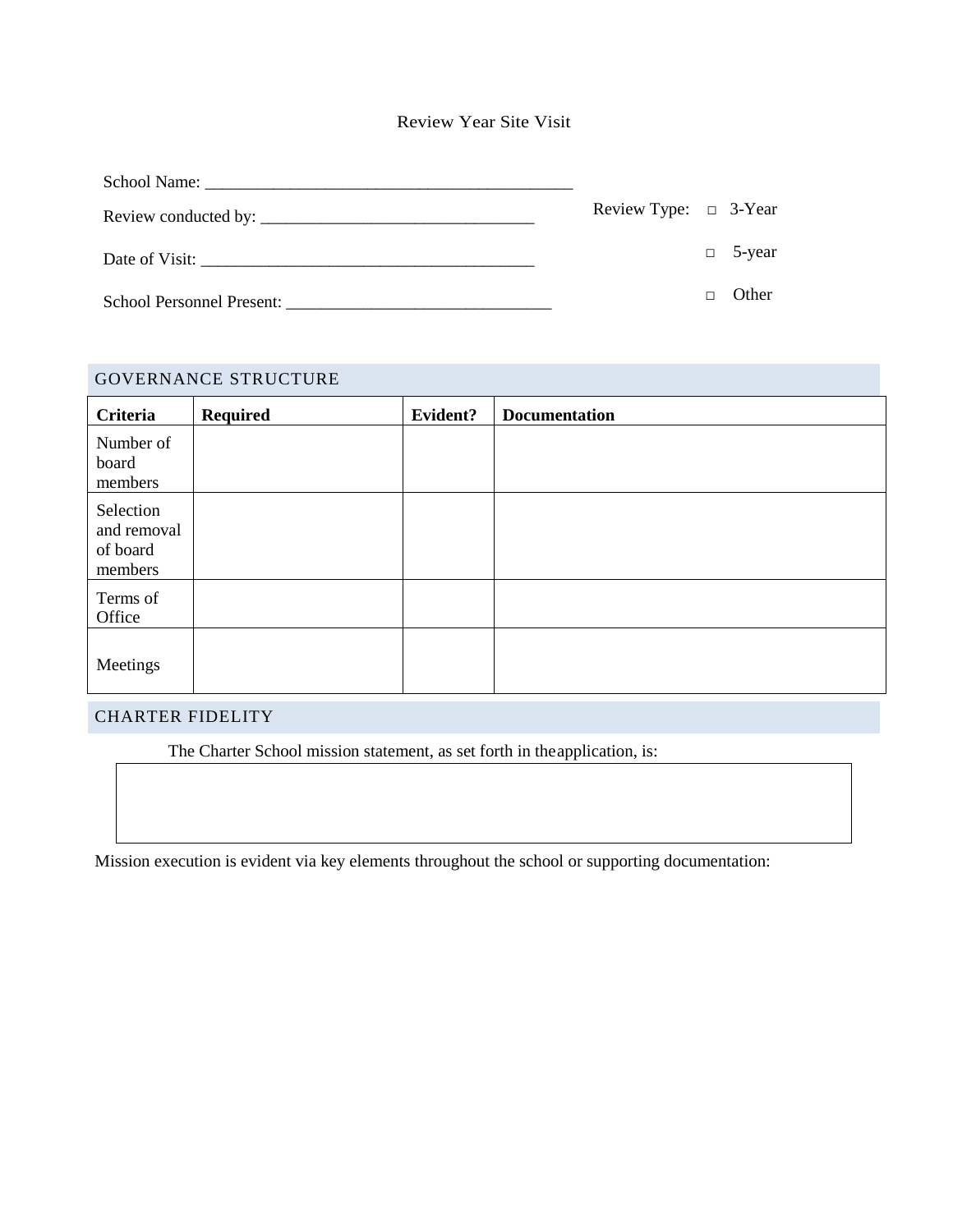| <b>Key Elements</b> | Evident? | <b>Documentation/Notes</b> |
|---------------------|----------|----------------------------|
|                     |          |                            |
|                     |          |                            |
|                     |          |                            |
|                     |          |                            |
|                     |          |                            |
|                     |          |                            |
|                     |          |                            |
|                     |          |                            |
|                     |          |                            |
|                     |          |                            |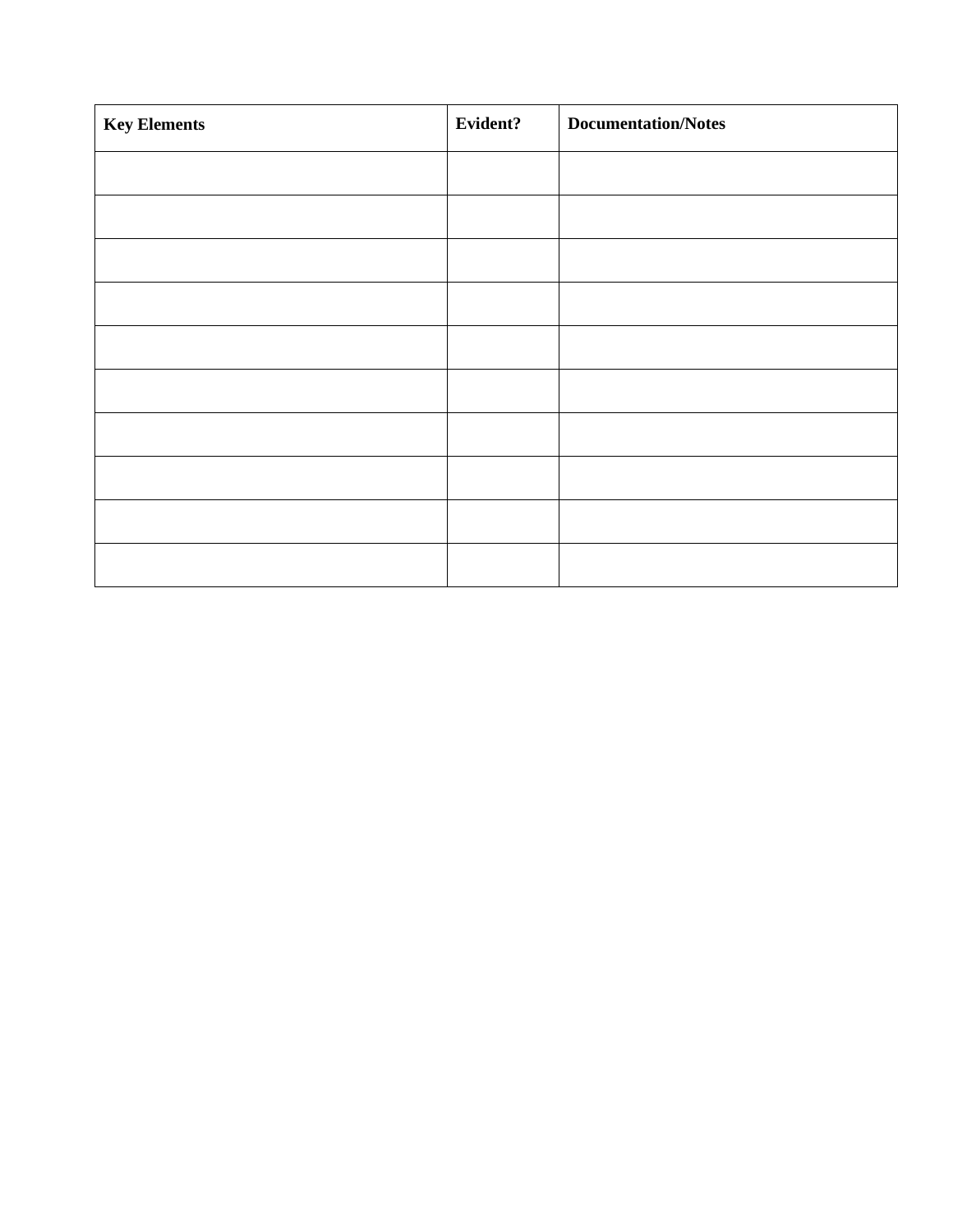### GOVERNANCE OBSERVED PERFORMANCE

| <b>Performance Indicator</b>                                                   | Evident? | <b>Examples</b> |
|--------------------------------------------------------------------------------|----------|-----------------|
| Board provides effective<br>governance for school's<br>administration          |          |                 |
| Board members and relevant<br>staff appeared to be prepared for<br>the meeting |          |                 |
| Board members adequately<br>discuss agenda items and vet<br>issues             |          |                 |
| Meeting discussions are<br>appropriate to the agenda item                      |          |                 |
| Board Interactions with each<br>other are appropriate and<br>respectful        |          |                 |
| Board Interactions with staff are<br>appropriate and respectful                |          |                 |
| Board Interactions with the<br>public are appropriate and<br>respectful        |          |                 |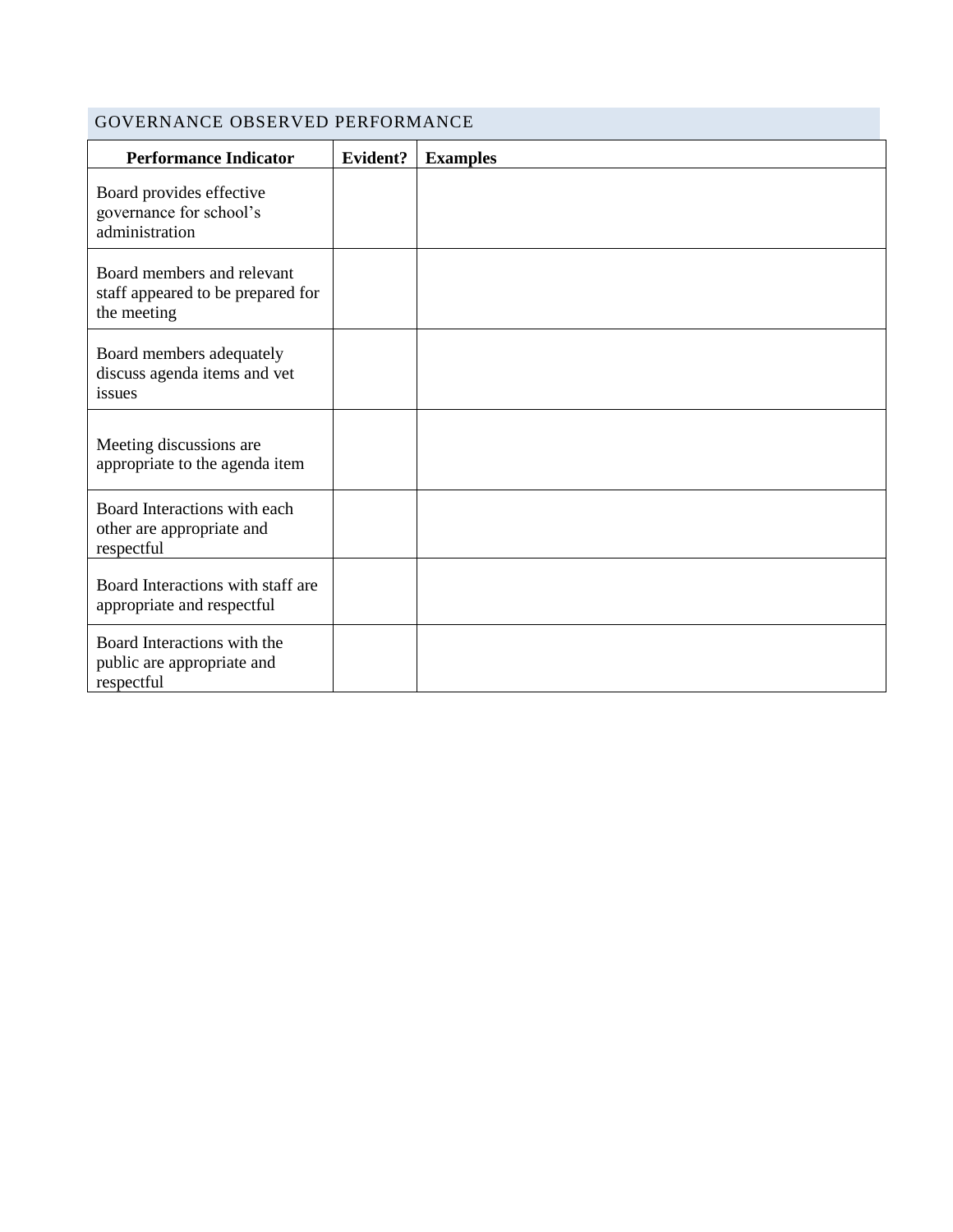| <b>ASSURANCES</b>                    |          |                      |
|--------------------------------------|----------|----------------------|
| <b>Performance Indicator</b>         | Evident? | <b>Documentation</b> |
| <b>Board Training</b>                |          |                      |
| <b>Board Background Checks</b>       |          |                      |
| Noticed Meetings                     |          |                      |
| Meeting Recordings                   |          |                      |
| <b>Meeting Minutes</b>               |          |                      |
| <b>Closed Meetings</b>               |          |                      |
| <b>Board Financial Review</b>        |          |                      |
| <b>Internal Controls</b>             |          |                      |
| Procurement                          |          |                      |
| Administrator's Report               |          |                      |
| Administrator's Annual<br>Evaluation |          |                      |
| Board review of charter goals        |          |                      |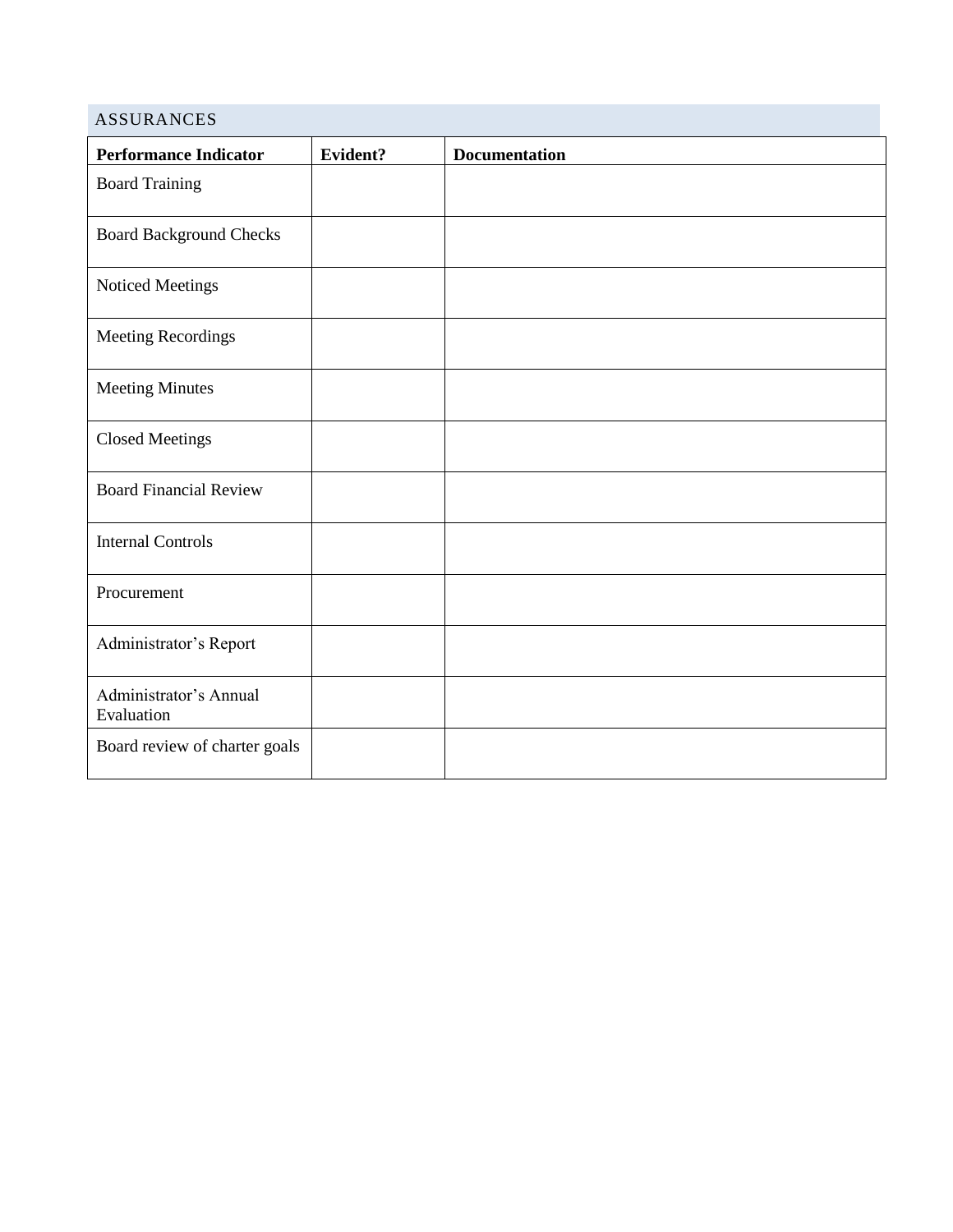## SCHOOL ACHIEVEMENT MEASURES

Provide documentation to demonstrate status toward goal achievement. Indicate current status based on data.

| Measure | Metric | Most Recent Data | 5 Year Average | Trend | Meets? |
|---------|--------|------------------|----------------|-------|--------|
|         |        |                  |                |       |        |
|         |        |                  |                |       |        |
|         |        |                  |                |       |        |
|         |        |                  |                |       |        |
| Notes:  |        |                  |                |       |        |

#### FINANCE INDICATORS

| Indicator             | Target | 5 Year Average | Trending $+/-?$ | Meets Target? |
|-----------------------|--------|----------------|-----------------|---------------|
| Multi-Year Cash Flow  |        |                |                 |               |
| <b>Total Margin</b>   |        |                |                 |               |
| <b>Audit Findings</b> |        |                |                 |               |
| Notes:                |        |                |                 |               |